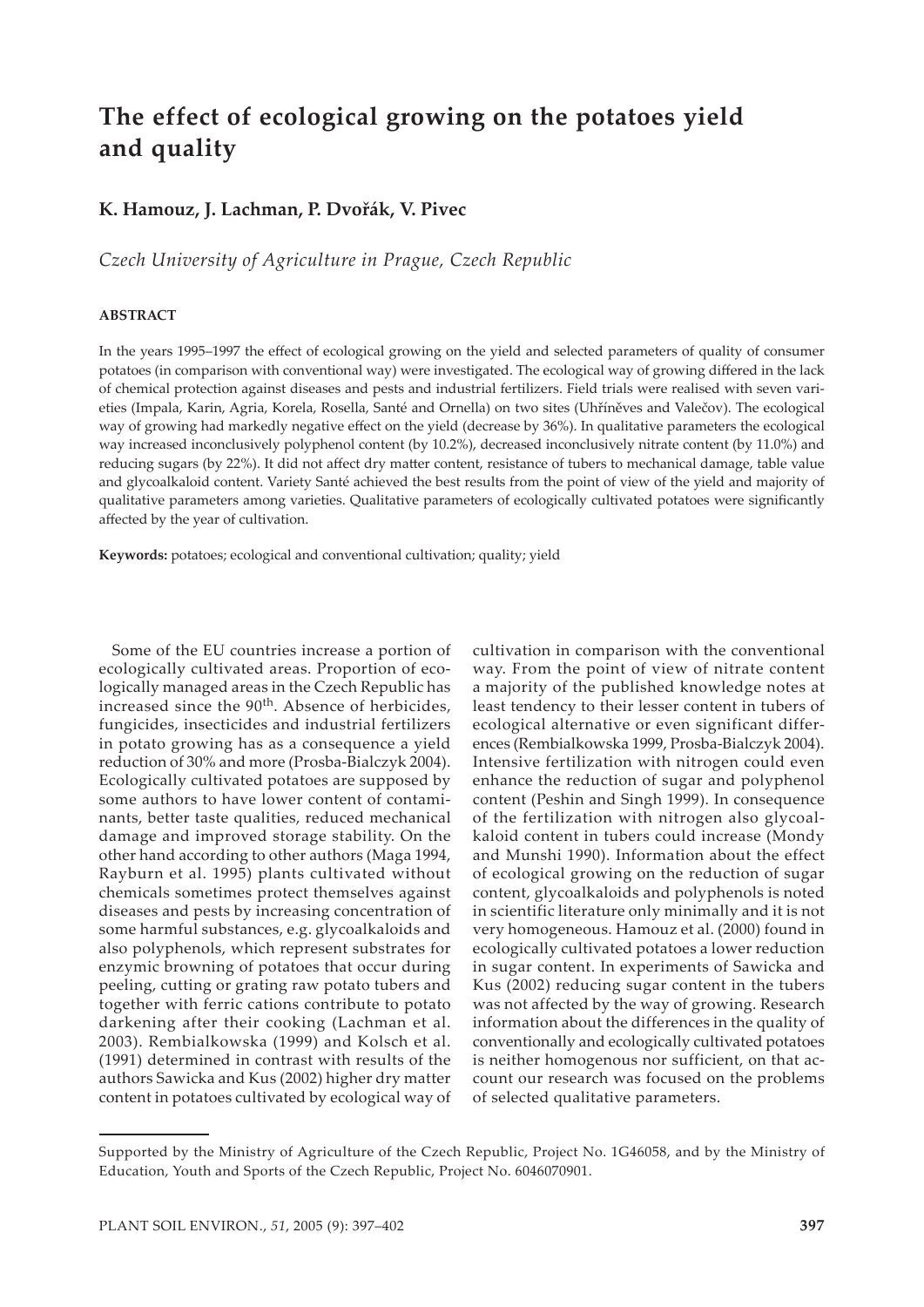### **MATERIAL AND METHODS**

In the years 1995–1997 precise field trials on two sites in Czech Republic were performed. At experimental station of Czech University of Agriculture in Prague-Uhříněves and on the working area of Research Potato Institute Havlíčkův Brod in Valečov seven varieties of potatoes (Impala, Karin, Agria, Korela, Rosella, Santé and Ornella) were cultivated conventionally and ecologically. In Uhříněves ecologically cultivated potatoes were incorporated into a model sowing plan according to the principles of IFOAM farming, conventional potatoes were grown in common a sowing plan on an adjacent plot. In Valečov site both variants were incorporated into common sowing plan on the same plot. Winter wheat was in all cases the preceding crop. Differences in growing technology relate to fertilization and use of pesticides. Conventional technology came out from the methodology of state varietal experiments of the Central Institute for Supervising and Testing in Agriculture. Ecological technology differed by the omission of chemical protection against potato blight (with the exception of two applications of cupric oxychloride fungicide on the site Valečov), potato beetle and by deletion of the fertilization with industrial fertilizers. Organic fertilization was the same in ecological and conventional variants: autumn ploughingin of dung manure 35 t/ha (Valečov) and 30 t/ha (Uhříněves). Mineral fertilization was used only in conventional option: on both sites 100 kg N/ha, in Valečov 40 kg P/ha and 81 kg K/ha, in Uhříněves 31 kg P/ha and 73 kg K/ha. Herbicides used in conventional option: Topogard 50 WP (terbutryn + terbuthylazine) 2.5 kg/ha – preemergent application. Insecticides against potato beetle in conventional option: Cymbush 10 DP (cypermethrin) 0.25 kg/ha. Fungicides against potato blight: in conventional option in individual years in different succession preparations Ridomil MZ (metalaxyl + mancozeb) 2.5 kg/ha, Sandofan M8 (oxadixyl + mancozeb) 2.5 kg/ha, Ripost M (cymoxanil + oxadixyl + mancozeb) 2.5 kg/ha, Altima

500 SC (fluazinam) 0.4 l/ha – number of treatment in 1995–1997: Uhříněves 4, 6, 6, Valečov 5, 6, 7. In ecological option in Uhříněves any fungicide was not used, in Valečov two treatments with a preparation of Kuprikol 50 (cupric oxychloride) in the dosage 5 kg/ha (4.7. and 16.8.1995; 24.7. and 7.8.1996; 24.7. and 6.8.1997). After the harvest and three weeks' healing period the samples were delivered to the laboratories of Research Potato Institute in Havlíčkův Brod and Department of Chemistry of Czech Agricultural University in Prague for analyses. Tubers resistance against mechanical damage was determined on the electrical pendulum MIDAS 88 PP, dry matter content by gravimetric method, table value by taste degustative test according to Czech State Normative ČSN 462211, reducing sugar content according Luff-Schoorl, nitrate content by ionselective electrode, polyphenol content spectrophotometrically with Folin-Ciocalteu's reagent, glycoalkaloid content by HPLC method.

#### **RESULTS AND DISSCUSSION**

**Yield.** Significantly lesser yield was determined in potatoes cultivated by the ecological way in comparison to the conventional way of growing (Figure 1). Decrease amounted to 35.9% in average of three years, which fully confirms the results of Böhm (1999) and Prosba-Bialczyk (2004). We assume insufficient stock of nutrients in soil and especially the insufficient level of the regulation of diseases and pests perchance weeds as the reason for significantly lesser yields of ecologically cultivated potatoes. Different intensity of the attack of plants in individual years with potato beetle and potato blight proved in reduction or in untimely liquidation of the assimilation apparatus and in a decrease of yield. Santé and Rosella varieties gave the highest average yield response to ecological growing (32.05 and 31.45 t/ha).

**Tubers resistance to mechanical damage.** Three years of trials with seven varieties did not dem-



**□ Conventional ■ Ecological** *LSD*<sub>0.05</sub> = 10.23 (1995), 8.41 (1996), 4.67 (1997), and 4.36 (average)

\*significant difference between ways of growing for  $P = 0.05$ 

Figure 1. Effect of the way of growing on the yield (average of 6 varieties from 2 localities)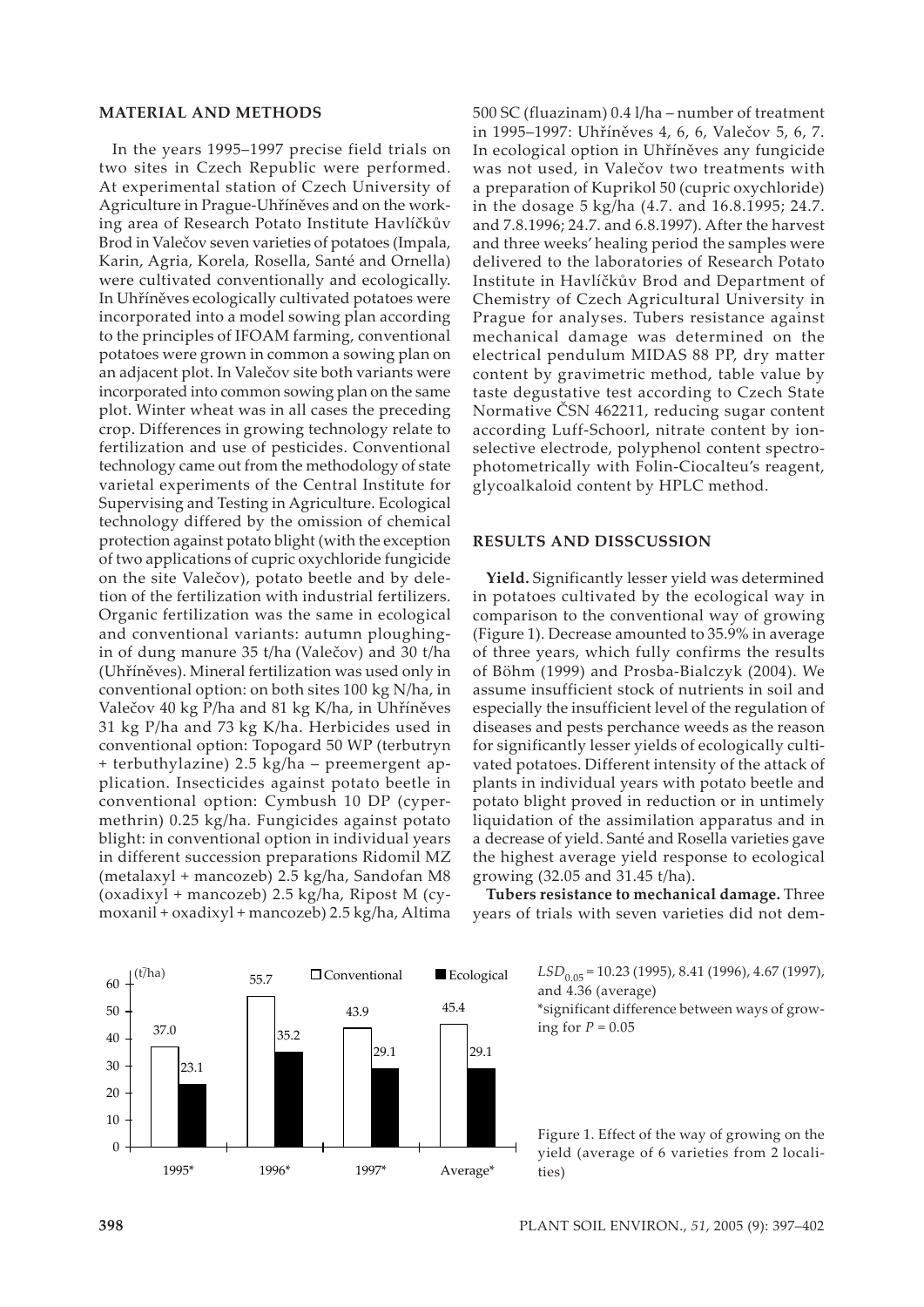| Way of growing (significance)                    | 1995       | 1996     | 1997       | Average  |
|--------------------------------------------------|------------|----------|------------|----------|
| Pendulum index (percentage of undamaged tubers)  |            |          |            |          |
| Conventional                                     | 80.6       | 42.1     | 60.8       | 61.2     |
| Ecological                                       | 77.8       | 43.3     | 53.1       | 59.7     |
| LSD/significance                                 | 10.34/ns   | 21.18/ns | 14.20/ns   | 8.54/ns  |
| Cooking quality (number of point)                |            |          |            |          |
| Conventional                                     | 56.0       | 63.2     | 61.9       | 60.4     |
| Ecological                                       | 59.7       | 63.4     | 62.8       | 62.0     |
| LSD/significance                                 | 4.13/ns    | 8.30/ns  | 5.71/ns    | 3.32/ns  |
| Dry matter content (%)                           |            |          |            |          |
| Conventional                                     | 20.74      | 19.61    | 22.98      | 21.11    |
| Ecological                                       | 20.43      | 20.07    | 21.12      | 20.54    |
| LSD/significance                                 | $0.89$ /ns | 0.82/ns  | $1.58/$ *  | 0.62/ns  |
| Nitrate content (mg $NO3-/kg$ )                  |            |          |            |          |
| Conventional                                     | 215.2      | 105.1    | 140.8      | 153.7    |
| Ecological                                       | 182.5      | 98.2     | 129.5      | 136.7    |
| LSD/significance                                 | 37.65/ns   | 27.30/ns | 29.43/ns   | 27.37/ns |
| Glycoalkaloids content in cultivar Karin (mg/kg) |            |          |            |          |
| Conventional                                     | 112.6      | 53.1     | 65.4       | 77.0     |
| Ecological                                       | 157.0      | 59.2     | 77.5       | 97.9     |
| LSD/significance                                 | $47.0$ /ns | 35.8/ns  | 27.6/ns    | 36.9/ns  |
| Polyphenols content (mg/100 g)                   |            |          |            |          |
| Conventional                                     | 33.4       | 47.8     | 48.5       | 43.2     |
| Ecological                                       | 40.5       | 51.1     | 51.4       | 47.6     |
| LSD/significance                                 | $7.00/*$   | 8.90/ns  | $5.19$ /ns | 4.17/ns  |

Table 1. Effect of the way of growing on the qualitative properties of potatoes (average from two localities and seven varieties)

\*significant difference  $LSD_{0.05}$ , ns = non significant

onstrate the effect of ecological growing on this parameter of tubers quality. Differences among values of pendulum index (indicates percentage of undamaged tubers on pendulum) between ecological and conventional option did not reach in any year the value of minimal significant difference (Table 1). Nitrogen dose 100 kg N/ha in our experiments did not affect unfavourably maturity of tubers and in consequence of this also not their resistance to mechanical damage. Also in experiments of Diviš and Štěrba (1997) event the dose 120 kg N/ha did not enhance the level of mechanical damage. It is possible to presume that only relatively high N doses (depending on the variety

different) could have unfavourable effect on the resistance of tubers against damage.

**Table value.** The way of growing did not affect demonstrably table value of tubers; only in 1995 tendency (not a significant difference) to higher table value in potatoes from ecological cultivation was determined (Table 1). Kolsch et al. (1991) came to similar information. Certain tendency in 1995 to higher table value in potatoes from ecological cultivation could have association with low average mass of consume tubers in Uhříněves in this year (the lowest yield of tubers among all experimental years 13.12 t/ha in consequence of extensive overrunning with seeds, damage of haulm by Potato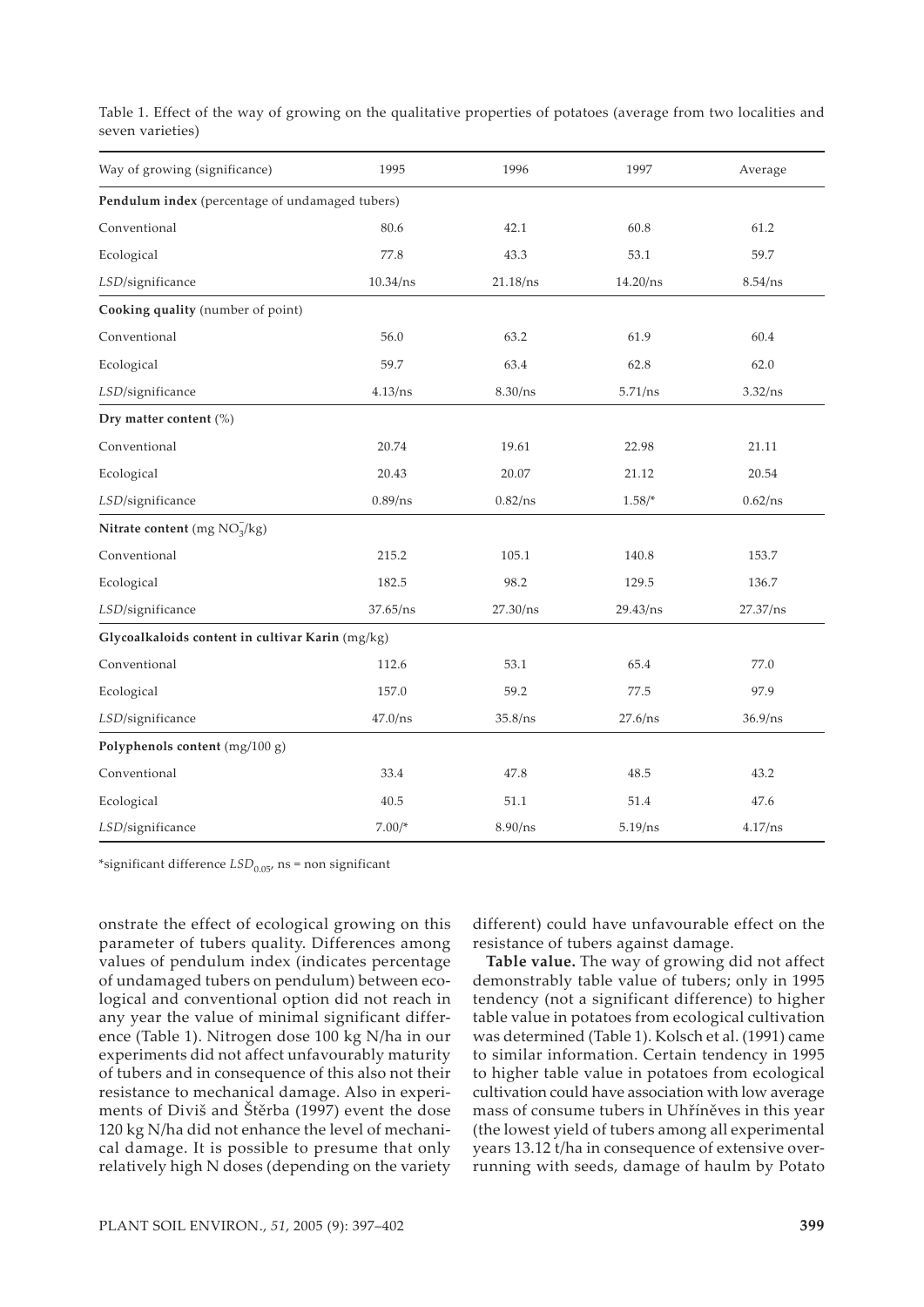

 $\Box$  Ecological Figure 2. Reducing sugar content in % of tu-<br> $\Box$  Conventional Ecological boxe freeh matter affected by the year of grow bers' fresh matter affected by the way of growing (average of 4 varieties from 2 localities)

*LSD*<sub>0.05</sub> = 0.14 (1995), 0.12 (1996), 0.21 (1997), and 0.13 (average) \*significant difference between ways of growing for  $P = 0.05$ 

beetle and consequently very dry weather in July). Tubers size affect according to our experience firmness of tubers pulp after cooking (higher firmness in lesser tubers) and cooking properties of tubers (higher softness on cooking is in bigger, esp. overripened tubers). Karin and Santé proved regularly the best table value.

**Dry matter content.** Our results did not approve the increase of dry matter of tubers in ecological way of growing as Rembialkowska (1999) and Kolsch et al. (1991) state. In the years 1995 and 1996 the differences between variants of our experiment were not significant (Table 1). In the year 1997 higher dry matter content was determined in the conventional variant. The obtained outcome from the year 1997 is in accordance with knowledge of authors Sawicka and Kus (2002), who determined higher dry matter content in potatoes from integrated system of farming in comparison with the ecological way. Our results show that nitrogen and potassium applied in conventional variant on given localities did not lower dry matter content. It is related apparently with the fact that at common doses of nitrogen and potassium fertilizers, which we applied in our experiments, the changes of dry matter content are little. And on the contrary oftentimes a shorter period of existence of assimilation apparatus of ecological variant (in consequence of its destroy by potato beetle or blight) could have as a consequence a decrease of dry matter content in this variant. This explicates our result from the 1977-year (lesser dry matter content in ecological variant, when the haulm was prematurely destroyed by potato beetle). The highest dry matter content in ecologically cultivated potatoes in the average of three years was observed in industrial Ornella variety (24.8%) and in consumer potatoes in Santé variety (21.9%).

**Reducing sugar content.** Trend (non significant difference) to lesser reducing sugar content in the three year average results in potatoes from ecological growing in comparison with conventional variant was determined (Figure 1). It was confirmed by the significant result from the 1997-year. Our result is regarding the nitrogen dose only partially comparable with the information of authors Peshin and Singh (1999) who determined that intensive nitrogen fertilization could bring an enhanced sugar content reduction, which our results partially explains. In the experiments of Sawicka and Kus (2002) reducing sugar content did not depend on the way of cultivation. In the ecological way of cultivation the best result in Agria, Ornella and Santé varieties (0.21, 0.22, 0.48% reducing sugars) was determined.

**Nitrate content.** Our experiments did not prove the effect of the way of growing on nitrate content, but in all years an apparent trend to its less values in potatoes from ecological cultivation appeared (Table 1). The determined trend is in accordance with published results, which in predominant majority state at least tendency to lesser nitrate content in the tubers of ecological variant and many times also significant differences (e.g. Kolsch 1991, Rembialkowska 1999). In our experiments we recorded relatively considerable difference in nitrate content between the ways of cultivation (tightly under the level of significance) in 1995, but in next two years the differences were much lower. It was evidently related with early termination of vegetation by potato beetle in ecological (chemically non treated) variant. To this situation came in 1996 and 1997 years in the period of full vegetation, when the tubers were not ripe and nitrates were in lesser extent incorporated into other compounds. Agria (58.5 mg  $NO_3^-(kg)$  and Santé (79.8 mg  $NO_3^-/kg$ ) varieties in three years the average results in ecological cultivation reached the lowest nitrate content.

**Glycoalkaloid content.** Analyses were performed only in Karin variety. No significant difference in glycoalkaloid content was determined in potatoes cultivated by the ecological way of growing in comparison with the conventional way in any investigated year. The trend of higher glycoalkaloid content in ecological variant was found only in the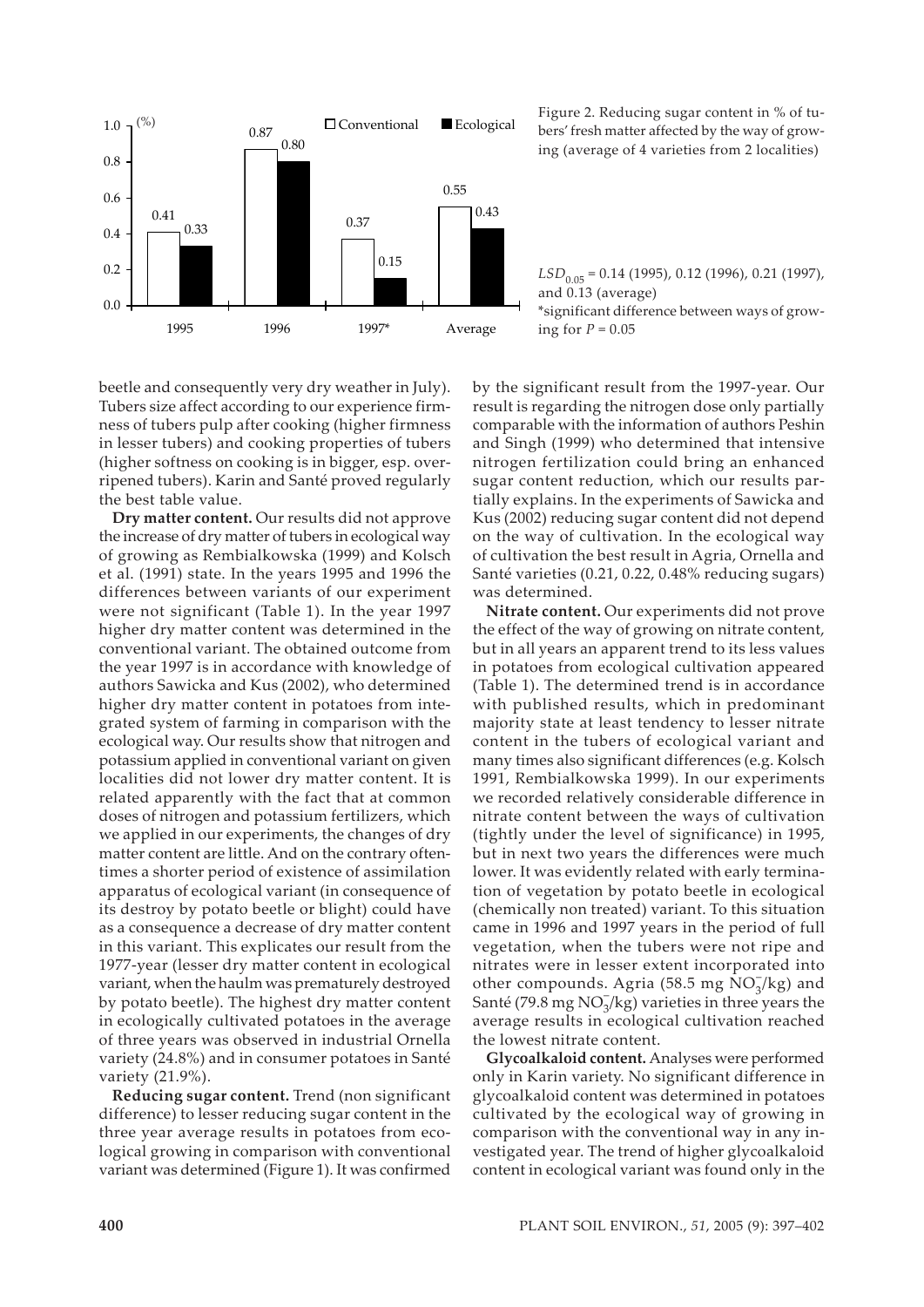year 1995 (Table 1). In this year higher glycoalkaloid content was recorded on the site Uhříněves, where the crop vegetation was harvested prematurely in consequence of total defoliation by potato beetle. Likewise in the experiments of Peksa et al. (2002) earlier term of harvest had in consequence higher glycoalkaloid content in tubers. In our trials in ecological variant hygienically allowed limit 200 mg glycoalkaloids/kg fresh matter of tubers was not exceeded in any year. The obtained results also confirm the possibility of a low glycoalkaloid content with noncoventional breeding approaches of new potato genotypes on the basis of interspecific hybrids (Esposito et al. 2002).

**Polyphenol content.** Higher total polyphenol content was shown in potatoes from ecological growing (Table 1). Similar results we have obtained also in our previous work (Hamouz et al. 1997). The result could be related to the reaction of chemically non-treated plants against different stress factors (in our case potato beetle feed-mark, infection with blight). Between two assessed varieties lesser polyphenol content in Agria variety in comparison with Karin variety in ecologically cultivated potatoes were found (in individual years by 16.5, 6.5 and 5.6%).

#### **REFERENCES**

- Böhm H. (1999): Effect of manure on yield and quality of potatoes in organic agriculture. In: Abstracts 14th Triennial Conference of the European Association for Potato Research, Sorrento: 622–623.
- Diviš J., Štěrba Z. (1997): Relationship of fertilizer application and mechanical damage to potato cv. Krasa tubers. Rostlinná Výroba, *43*: 199–204. (In Czech)
- Esposito F., Fogliano V., Cardi T., Carputo D., Filippone E. (2002): Glycoalkaloid content and chemical composition of potatoes improved with nonconventional breeding approaches. Journal of Agricultural and Food Chemistry, *50*: 1553–1561.
- Hamouz K., Lachman J., Pivec V., Orsák M. (1997): The effect of the conditions of cultivation on the content of

polyphenol compounds in the potato varieties Agria and Karin. Rostlinná Výroba, *43*: 541–546. (In Czech)

- Hamouz K., Vokál B., Lachman J., Čepl J. (2000): Influence of environmental conditions and way of cultivation on the reducing sugar content in potato tubers. Rostlinná Výroba, *46*: 23–27.
- Kolsch E., Stoppler H., Vogtmann H., Batz W. (1991): Potatoes in ecological farming. 2. Storage suitability, tuber contents and sensory quality. Kartoffelbau, *42*: 68–75. (In German)
- Lachman J., Hamouz K., Hejtmánková A., Dudjak J., Orsák M., Pivec V. (2003): Effect of white fleece on the selected quality parameters of early potato (*Solanum tuberosum* L.) tubers. Plant, Soil and Environment, *49*: 370–377.
- Maga J.A. (1994): Glycoalkaloids in *Solanaceae*. Food Reviews International, *10*: 385–418.
- Mondy N.I., Munshi C.B. (1990): Effect of nitrogen fertilization on glycoalkaloid and nitrate content of potatoes. Journal of Agricultural and Food Chemistry, *38*: 565–567.
- Peksa A., Golubowska G., Rytel E., Lisinska G., Aniolowski K. (2002): Influence of harvest date on glycoalkaloid contents of three potato varieties. Food Chemistry, *78*: 313–317.
- Peshin A., Singh B. (1999): Biochemical composition of potato tubers as influenced by higher nitrogen application. Journal of the Indian Potato Association, *26*: 145–147.
- Prosba-Bialczyk U. (2004): Ecological potato in Poland. Scientia Agriculturae Bohemica, *35*: 154–157.
- Rayburn J.R., Friedman M., Bantle J.A. (1995): Synergistic interaction of glycoalkaloids α-chaconine and α-solanine on developmental toxicity in *Xenopus* embryos. Food and Chemical Toxicology, *33*: 1013–1019.
- Rembialkowska E. (1999): Comparison of the contents of nitrates, nitrites, lead, cadmium and vitamin C in potatoes from conventional and ecological farms. Polish Journal of Food and Nutrition Sciences, *8*: 17–26.
- Sawicka B., Kus J. (2002): Variability of chemical composition of potato tubers using ecological and integrated production system. Zeszyty Problemowe Postepów Nauk Rolniczych, *489*: 273–282. (In Polish)

Received on February 24, 2004

#### **ABSTRAKT**

#### **Vliv ekologického pěstování na výnos a kvalitu brambor**

V letech 1995–1997 byl sledován vliv ekologického pěstování na výnos a vybrané ukazatele kvality konzumních brambor (v porovnání s konvenčním způsobem). Ekologický způsob pěstování se lišil vynecháním chemické ochrany proti chorobám a škůdcům a průmyslových hnojiv. Pokusy byly realizovány se sedmi odrůdami (Impala, Karin, Agria, Korela, Rosella, Santé a Ornella) na dvou lokalitách (Uhříněves a Valečov). Ekologický způsob pěstování měl